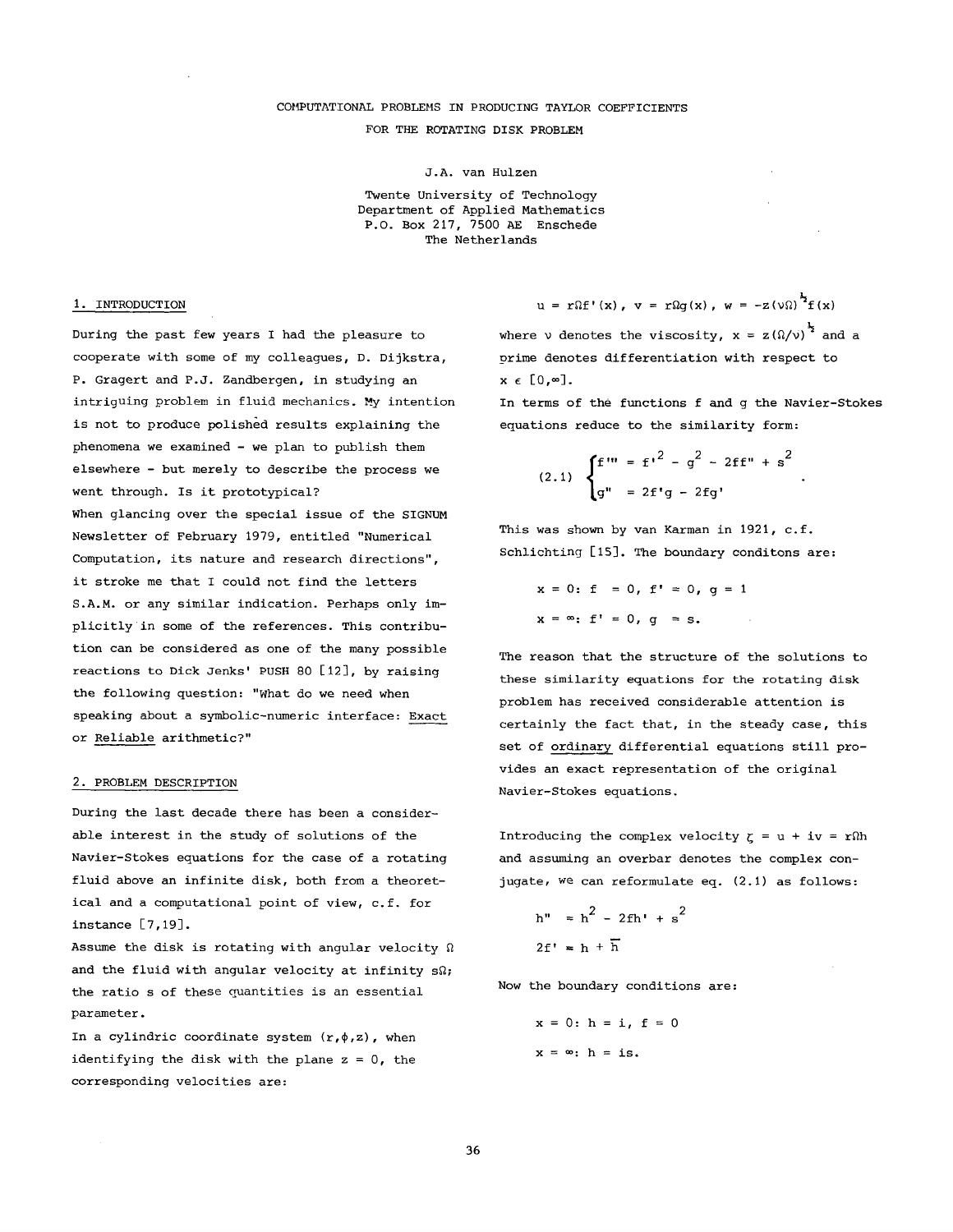If the velocity at the disk is normalized to unity then the fluid at infinity is supposed to rotate with velocity s. If  $|s| \rightarrow \infty$  it is preferable to use  $\sigma = 1/s$ . So, we obtain an alternative system by posing that the fluid is rotating with an angular velocity at infinity  $\omega$  and at the disk with  $\sigma\omega$ :

$$
(2.2)\begin{cases} H'' = H^2 - 2FH' + 1 \\ 2F' = H + \overline{H} \end{cases}
$$

For  $x = 0$  the boundary conditions are  $H = i\sigma$ ,  $F = 0$  and for  $x = \infty$  we have  $H = i$ .

Now considering eq. (2.2) as a perturbation of the situation at  $\sigma = 1$ , i.e. taking the angular velocity at infinity as reference velocity  $(\sigma = 1 + \delta)$ , we set

$$
H = \sum_{\ell=0}^{\infty} H_{\ell} \delta^{\ell} .
$$

Thus, we get instead of eq. (2.2):

$$
(2.3) \begin{cases} H''_{\ell} - 2iH_{\ell} = Q_{\ell} = \sum_{j=1}^{\ell-1} \{H_j H_{\ell-j} - 2F_{\ell} H_{\ell-j}^{i}\}, \\ H''_{1} - 2iH_{1} = 0 \\ H_{0} = i \\ 2F_{\ell}^{i} = H_{\ell} + \overline{H}_{\ell}, \ell \ge 1. \end{cases}
$$

Observe that

$$
(2.4) \begin{cases} H_0 = i \\ H_1 = ie^{-(1+i)x} \\ 2F_1 = -\frac{1}{2}(1+i)e^{-(1+i)x} \\ -\frac{1}{2}(1-i)e^{-(1-i)x} + 1, \end{cases}
$$

since for  $x = 0$  the boundary conditions are  $H_1 = i$ ,  $H_{\ell} = 0$ ,  $\ell \ge 2$  and  $F_{\ell} = 0$ ,  $\ell \ge 1$ . For  $x = \infty$  holds  $H_{\rho} = 0, \ \ell \ge 1.$ 

Rogers and Lance [13] and Evans [8] provided numerical solutions. Bodonyi [I] made a significant contribution by demonstrating that the solution has an algebraic singularity at the critical value  $\sigma = \sigma_{cr}$  = -0.69661. However, none of the existing solutions was accurate enough.

The shearstress on the disk H'(0) and the inflow  $F(\infty)$  are interesting characteristic quantities of the phenomenon described by eq. (2.2). Instead

of these quantities one can try to compute the coefficients of their Taylor expansions, c.f. eq.  $(2.3)$ .

# 3. A FIRST APPROACH

The contributions of Dijkstra and Zandbergen to the solution of this one disk problem are significant [7,19]. Since they were also very interested in accurate solutions near the critical point  $\sigma = \sigma_{cr}$ , as to increase the understanding about the behaviour of the fluid, they asked me whether it might be profitable to apply the facilities of an algebra system on a variant of eq. (2.2). One can easily derive from these equations that, for  $\ell \geq 2$ , holds

$$
H_{\ell} = \frac{1}{2+2i} \int_{0}^{\infty} e^{(1+i)(x+\xi)} Q_{\ell}(\xi) d\xi - \int_{\xi}^{\infty} (e^{(1+i)(x-\xi)} + e^{(1+i)(\xi-x)}) Q_{\ell}(\xi) d\xi.
$$

Eq. (2.4) then serves to start an iterative process. At a first glance, such a "simple" request seems to be an appropriate tool to extend the number of "believers in the gospel". Writing an adequate (FORMAC 73) program took less than an afternoon. Essentially one only needs to construct a subroutine capable to carry out the symbolic integration of elementary indefinite integrals of the form  $\int x^k e^{\alpha x} dx$ , where k is a positive integer and  $\alpha$  is a Gaussian integer. But it turned out to be only a starting point of a lot of "trouble". Running the program on an IBM 360/50, in a partition of 390 K, it failed already for  $\ell = 5$  after about 12 minutes CPU time, although the answers were correct and identical to earlier results of Rogers and Lance up to order  $\ell = 3$  [13].

# 4. AN "IMPROVED" METHOD

# 4.1. An outline of the method and some results

Since storage and time requirements were too excessive, a more detailed analysis of the structure of the coefficients  $H_{\rho}$  was necessary. As conjectured by Zandbergen, they ought to consist of finite sums of exponential functions, with predictable arguments, multiplied by polynomials of finite degree. We summarize the essentials of our analysis, confirming this conjecture [16].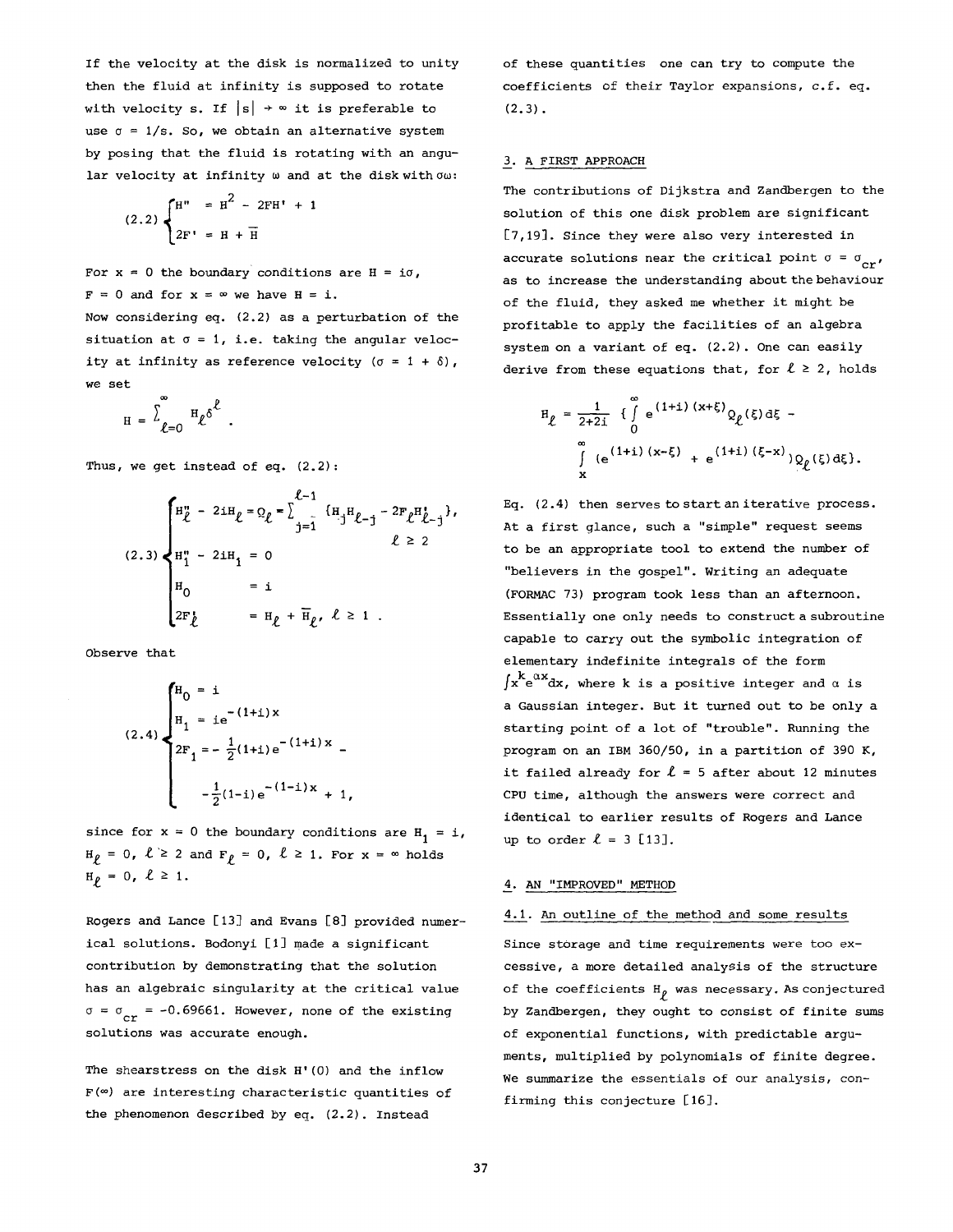Let  $z_{\rho}(x)$ ,  $\ell$  a positive integer, be an analytic function of the following structure:

$$
z_{\ell}(\mathbf{x}) = \sum_{k=1}^{\ell} \sum_{m=1}^{k+1} p_{\ell,k,m} \xi_{k,m'}
$$

where

$$
\xi_{k,m} = \exp((a_k + ib_{k,m})x)
$$

if

and

 $a_k = -k$  $b_{k,m} = m + (1-2m)$  rem(k+m,2) ,

and where

$$
P_{\ell,k,m} = \sum_{n=0}^{\ell-k} \pi_{\ell,k,m,n} x^n
$$

such that

$$
\mathbb{T}_{\ell,k,m,n} \in \mathbb{C}.\hspace{1cm} \square
$$

Definition 4.1 describes in fact the structure of the coefficients  $H_{\rho}$  as stated in:

#### Theorem 4.1

The  $z_{\rho}(x)$ ,  $\ell \geq 2$ , of definition 4.1 satisfy eq. (2.3) if

1. 
$$
z_1(x) = i \xi_{1,2}
$$
  
\n2.  $\pi_{\ell; 1,2,0} = -\sum_{k=2}^{\ell} \sum_{m=1}^{k+1} \pi_{\ell,k,m,0}, \ell \ge 2.$ 

# Proof (a sketch):

Definition 4.1 is based on conjections concerning the structure of the solution, as indicated by the fundamental paper of Rogers and Lance [13], by linearizing the equations about the state of rigid rotation.

The exponentials  $\xi_{k,m}$  are elements of a commutative, multiplicative monoid, generated by

 $\xi_{1,2} = e^{-(1+i)x}$  and  $\xi_{1,1} = e^{-(1-i)x} = \overline{\xi}_{1,2}$ . This is a natural consequence of the equations to be elaborated. Eq. (2.3) shows for  $\ell = 2$  for instance

that  $\Omega_{\gamma}$  is essential. Changing the (formal) name  $\rm z_{\varrho}$ in  $H_{\rho}$ , we have:

$$
Q_2 = H_1^2 - 2F_1H_1^*
$$

where

$$
H_1 = i\xi_{1,2}, H_1 = (1-i)\xi_{1,2}
$$

and

if

$$
\text{I}\left(\text{H}_{\hat{\ell}}(\text{x})\right)=\int\left(\text{H}_{\hat{\ell}}(\text{x})+\overline{\text{H}}_{\hat{\ell}}(\text{x})\right)\text{d}\text{x} \ \text{and} \ \text{c}_{\hat{\ell}}=-\text{I}\left(\text{H}_{\hat{\ell}}(0)\right).
$$

 $2F_1 = I(H_1(x)) + c_1 = -\frac{1}{2} \{(1+i)\xi_{1,2} + (1-i)\xi_{1,1}\}+ 1$ 

The products  $\text{H}^2_1$  and  $2\text{F}_1\text{H}^1_1$  introduce a second set of exponentials:

$$
\xi_{2,1} = e^{-2x} = \xi_{1,1}\xi_{1,2}, \xi_{2,2} = e^{-(2-2i)x} = \xi_{1,1}^2
$$

and

$$
\xi_{2,3} = e^{-(2+2i)x} = \xi_{1,2}^2 = \xi_{2,2}.
$$

These exponentials are introduced in the description of  $H_2$  via  $Q_2 = H''_2 - 2iH_2$ . This equation allows the construction of some recurrence relations between the coefficients of the polynomials, occuring in  $Q_2$ and H<sub>2</sub>. The degreebound for the polynomials  $P_{\ell,k,m}$ of definition 4.1 is based on these relations and on the boundary conditions.

It is easily verified that

$$
(4.2)\begin{cases} 2_2 = (i-1)\,\xi_{1,2} - i\,\xi_{2,1} \\ \n\eta_2 = \frac{1-2i}{10}\,\xi_{2,1} - \frac{1-2i+5x}{10}\,\xi_{1,2} \end{cases}
$$

Hence some of the exponentials of the second set are missing in  $H_2$ , some others in  $H_2$ , i.e. the corresponding polynomial coefficients are vanishing. These simple observations allow two essential conclusions:

- I. The integration introduces rational arithmetic. A canonical representation of the Gaussian rationals requires "some" overhead in computing time but is necessary to avoid unwanted expression swell.
- 2. The bounuary conditions, reflected by the second condition of theorem 4.1, demand for a summation of a number of Gaussian rationals. This number is a monotonic increasing function of  $\ell$ . This Can cause a coefficient length explosion; and it does indeed. Moreover, similar arguments hold for the integration constants  $c<sub>p</sub>$ .

 $\star$ ) rem(k+m,2) denotes the usual integer remainder when dividing the integer  $k + m$  by 2.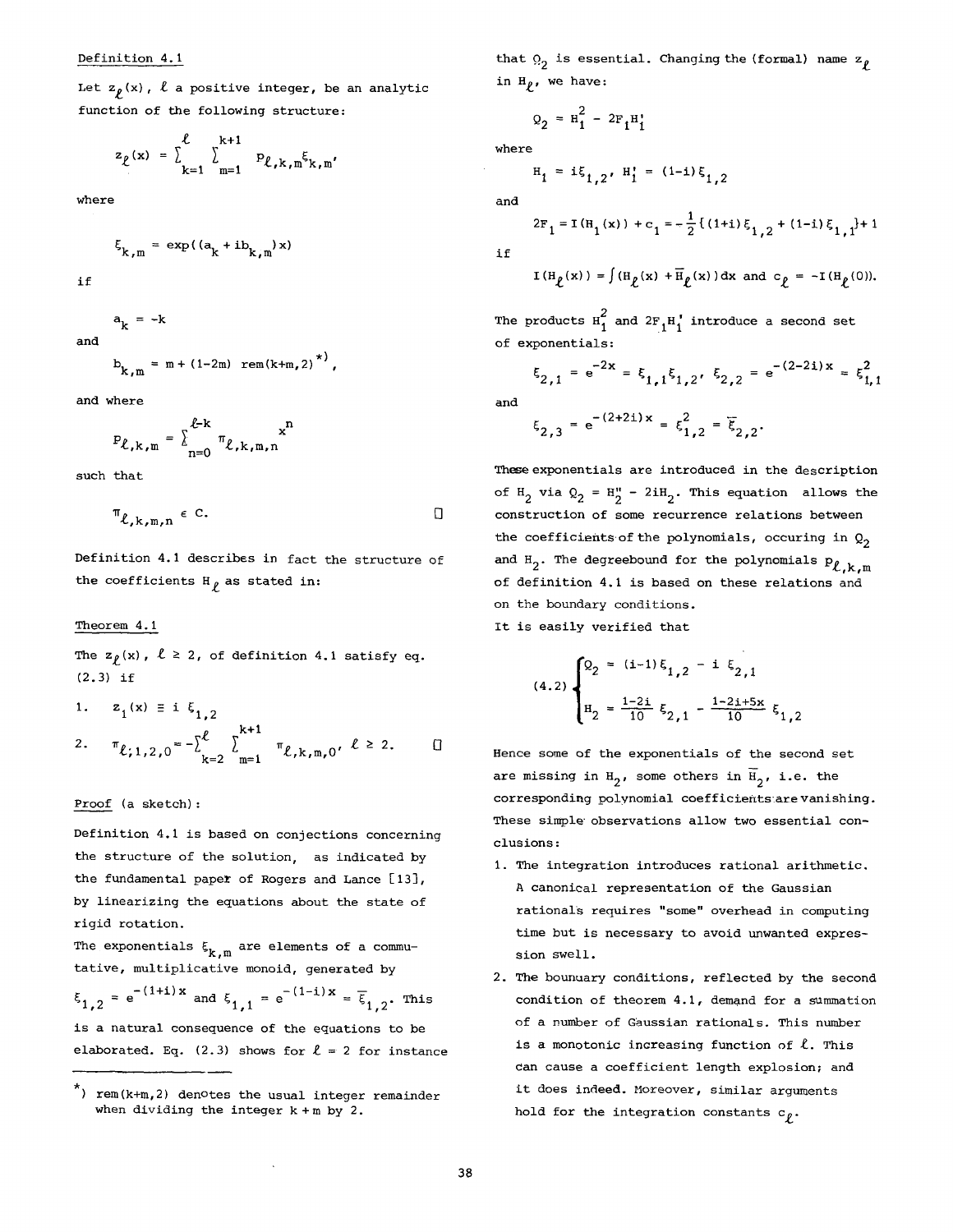These conclusions are alarming, but can eventually be compensated by the apparent fact that some of the polynomials  $p_{\ell,k,m}$  are vanishing.

Let us now complete the outline of the proof, which is constructive, i.e. it suggests how to design an algorithm to obtain the characteristic quantities. It is almost obvious that the structure of  $z_\rho(x)$ ,  $z_{\hat{p}}(x)$  and  $I(z_{\hat{p}}(x))$  is similar. Hence

$$
(4.3)\n\begin{cases}\n \sum_{k=1}^{k} \sum_{m=1}^{k+1} r_{\ell,k,m} \xi_{k,m}, \text{ where } \\
 \sum_{k=k,m}^{\ell-k} \sum_{n=0}^{k} \rho_{\ell,k,m,n} x^n\n\end{cases}
$$

and

(4.4)  

$$
\begin{cases}\n\mathbf{I}(z_{\ell}(\mathbf{x})) = \sum_{k=1}^{\ell} \sum_{m=1}^{k+1} u_{\ell,k,m} \xi_{k,m}, \text{ where} \\
\ell_{-k} \\
\psi_{\ell,k,m} = \sum_{n=0}^{\ell-k} u_{\ell,k,m,n} \mathbf{x}^{n}.\n\end{cases}
$$

The quantities, which interest us are  $H_p^1(0)$  and  $2F_{\ell}(\infty)$ , or in the present terminology:

$$
(4.5)\n\begin{cases}\n\sum_{k=1}^{\ell} \sum_{m=1}^{k+1} \rho_{\ell,k,m,0} \text{ and} \\
2F_{\ell}(\infty) = -I(z_{\ell}(0)) = c_{\ell} = -\sum_{k=1}^{\ell} \sum_{m=1}^{k+1} \mu_{\ell,k,m,0}\n\end{cases}
$$

Using the structure of  $z_{\ell}$ ,  $z_{\ell}$ ,  $2F_{\ell}$  and  $c_{\ell}$  we can construct

$$
\overline{Q}_{\ell}(\mathbf{x}) = \sum_{j=1}^{\ell-1} \{z_{j} z_{\ell-j} - z_{j}^{*} 2F_{\ell-j}\}.
$$

It requires a lot of elementary mathematics to "discover" that

$$
(4.6)\n\begin{cases}\n\overline{Q}_{\ell}(x) = \sum_{k=1}^{\ell} \sum_{m=1}^{k+1} G_{\ell,k,m} \xi_{k,m}, \text{ where }\\
\ell_{-k} \\
\overline{Q}_{\ell,k,m} = \sum_{n=0}^{\ell-k} \gamma_{\ell,k,m,n} x^{n}.\n\end{cases}
$$

This analysis indicates that, for the construction of the  $G_{\ell,k,m'}$  it suffices to operate on the polynomials  $P_{i,k,m'}$ ,  $r_{i,k,m'}$ ,  $u_{i,k,m}$  and the constants  $c_i$ ; i = 1,2, ...,  $l-1$ . These  $G_{l,k,m'}$  or the  $\overline{Q}_l(x)$ , are required for the recurrence relations based on  $Q_{\ell}(\mathbf{x}) = z_{\ell} - 2iz_{\ell}$  to obtain the next  $H_{\ell}$ . The boundary conditions finally dictate the second **condition of the theorem.**  The outline of the proof is given for two reasons:

- I. To illustrate the type of operations required to produce the constants we are interested in  $(H_p^{\bullet}(0), F_p^{\bullet}(\infty))$ .
- **2.** To emphasize the inherent arithmetic problems related to attempts to solve this problem "error free". An important question is: Is it prototypical for a wider class of similar problems?" We return to this question in section 6.

Let us now discuss the first item. The above given indications suggest a simple algorithm to obtain the required Taylor expansions. The nature of the algorithm is iterative. Each step consists of two subalgorithms:

- 1. Determination of the polynomials  $G_{\ell,k,m}$  performing elementary operations on polynomials with complex rational coefficients, such as addition and multiplication.
- 2. Determination of  $H_p(x)$ , with as a by-product the required constant  $H_p^{\bullet}(0)$  and  $F_p(\infty)$ , operating on the coefficients of the  $G_{\ell,k,m}$ .

The advantages over the first approach are clear. Instead of operating on enormous expressions, representing the  $H_p(x)$ , we have only to deal with quite small univariate polynomials, stored in arrays, defining the same huge expressions. A program can be written in two obvious ways:

- i. Perform all operations on polynomials.
- 2. Perform all operations on coefficients, i.e. rational arithmetic suffices.

An ALTRAN-program based on the first possibility, delivered after hours of swopping,  $H_p^1(0)$ ,  $F_p(w)$  for  $l = 1, 2, ..., 10$  and as given in table 1. Although we got 7 extra terms in comparison with Rogers and Lance [13], the expansion was disappointingly slowly converging. We simply had not yet enough information.

We observed another phenomenon, worthwhile mentioning. If  $cg(l)$  denotes the coefficient growth as a function of  $\ell$ , we roughly have  $cg(\ell) = \ell(\ell-3)$ . So cg(11) = 88, cg(12) = 108, ..., cg(25) = 550,... Again an improvement of the method seemed to be inevitable. But let us first try to get some insight in the weak aspects of the program.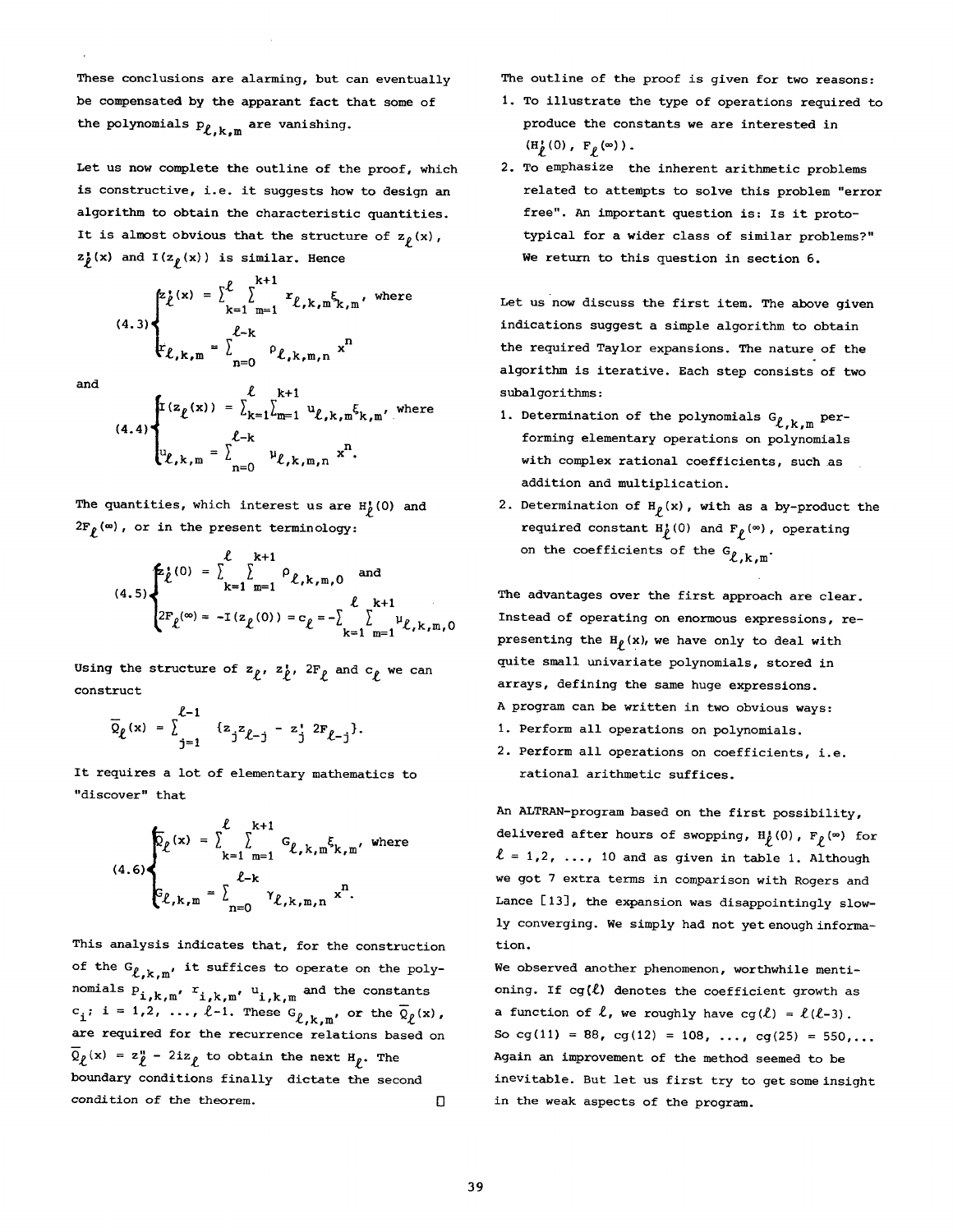| 10                  | 827&5066826908&9351748079&2832917631&3658682236&9469997896&9452250507/                                     |                                                                                            |                |  |  |  |  |
|---------------------|------------------------------------------------------------------------------------------------------------|--------------------------------------------------------------------------------------------|----------------|--|--|--|--|
|                     | 262835&4988174167&8162184949&2001660572&6421309578&0005760000&000000000                                    |                                                                                            |                |  |  |  |  |
| 9                   |                                                                                                            |                                                                                            |                |  |  |  |  |
|                     | $-381465088911873812891319885948899630893881709014973/$                                                    |                                                                                            |                |  |  |  |  |
|                     | 756078643&7826196346&8148318332&9227379200&00000000000                                                     |                                                                                            |                |  |  |  |  |
| 8                   | 11665&8852693110&7017279779&7243126569/                                                                    |                                                                                            |                |  |  |  |  |
|                     | 1528424&5897476647&0349556428&0000000000                                                                   |                                                                                            |                |  |  |  |  |
| 7                   | $-83898429648204186154919367/$                                                                             | 0.0031483825<br>$-0.0050483097$                                                            | 10<br>9        |  |  |  |  |
|                     | 790971&8478538893&1200000000                                                                               |                                                                                            | 8              |  |  |  |  |
| 6                   | 0.0076326208<br>695380&6873580851/55592701&6944000000                                                      |                                                                                            |                |  |  |  |  |
| 5                   | $-0.0106064832$<br>0.0125084888<br>$-136339103/185629120000$                                               |                                                                                            |                |  |  |  |  |
|                     |                                                                                                            | $-0.0087234024$                                                                            | 6<br>5         |  |  |  |  |
| 4                   | $-2987/221000$                                                                                             | $-0.0135158371$                                                                            | 4              |  |  |  |  |
| 3                   | 7/80                                                                                                       | 0.0875000000                                                                               | 3              |  |  |  |  |
| $\overline{2}$      | $-3/10$                                                                                                    | $-0.3000000000$                                                                            | $\overline{2}$ |  |  |  |  |
| 1                   |                                                                                                            | 1.0000000000                                                                               | 1              |  |  |  |  |
|                     | 1                                                                                                          |                                                                                            |                |  |  |  |  |
|                     | $\Lambda^C_{\ell}$ = 2 $F_{\ell}^{(\infty)}$                                                               | $C_{\ell} = 2 F_{\ell} (\infty)$                                                           |                |  |  |  |  |
|                     |                                                                                                            |                                                                                            |                |  |  |  |  |
| $\boldsymbol{\ell}$ | TABLE 1<br>$\mathbf{L}$ H <sub>p</sub> <sup>(0)</sup>                                                      | $H_{\ell}^{\prime}$ (0)                                                                    | $\pmb{\ell}$   |  |  |  |  |
|                     |                                                                                                            |                                                                                            |                |  |  |  |  |
|                     |                                                                                                            |                                                                                            |                |  |  |  |  |
|                     |                                                                                                            | 1.0000000000<br>1.0000000000 i<br>$\overline{\phantom{a}}$                                 | $\mathbf{1}$   |  |  |  |  |
| 1                   | $-$ ( I $-$ 1 )                                                                                            | 0.1000000000<br>0.2000000000i                                                              | 2<br>3         |  |  |  |  |
| $\overline{c}$      | $-$ ( $2*1 - 1$ ) / 10                                                                                     | 0.0225000000 i<br>0.0125000000<br>$+$ $-$<br>$-0.0115904977$<br>$0.0047341629$ i<br>$\sim$ | 4              |  |  |  |  |
| 3                   | $(9 \times I + 5) / 400$                                                                                   | 0.0072678851<br>0.0008739639 i<br>$+$                                                      | 5              |  |  |  |  |
| 4                   | $-$ (4185*I + 10246) / 884000                                                                              | $-0.0043198454$<br>$0.0000897208$ i<br>$+$                                                 | 6              |  |  |  |  |
|                     |                                                                                                            | 0.0025503476<br>0.0002721062 i<br>$\sim$ $-$                                               | 7              |  |  |  |  |
| 5                   | $(13659287 \star I + 113590649) /$                                                                         | $-0.0015118646$<br>$+ 0.0002410212$ i                                                      | 8              |  |  |  |  |
|                     | 1&5629120000                                                                                               | 0.0001684290 i<br>0.0009014903                                                             | 9              |  |  |  |  |
| 6                   | $(4987&8195098374 \star I - 240151&8749548181 )$                                                           | $-0.0005398194$<br>0.0004463005 i                                                          | 10             |  |  |  |  |
|                     | 55592701&6944000000                                                                                        |                                                                                            |                |  |  |  |  |
| 7                   | $-7$ *(6&1493807271&6905947391*I - 57&6358048933&7225732525) /                                             |                                                                                            |                |  |  |  |  |
|                     | 158194&3695707778&6240000000                                                                               |                                                                                            |                |  |  |  |  |
| 8                   | $(58894124309048857575986480349533735*x$                                                                   |                                                                                            |                |  |  |  |  |
|                     | 369&7233676227&7593906291&9954922586) /                                                                    |                                                                                            |                |  |  |  |  |
|                     | 244547&9343596263&5255929028&4800000000                                                                    |                                                                                            |                |  |  |  |  |
| 9                   | $-$ ( 1018&7643431244&9061351505&7107801456&5657058591*I $-$                                               |                                                                                            |                |  |  |  |  |
|                     |                                                                                                            |                                                                                            |                |  |  |  |  |
|                     | 5452&7805330207&6016519785&2204846553&2246305103) /<br>6048629&1502609570&7745186546&6633819033&6000000000 |                                                                                            |                |  |  |  |  |
|                     |                                                                                                            |                                                                                            |                |  |  |  |  |
| 10                  | (439305374&5090775641&2423941913&6536557012&0047141399&1775583976*I -                                      |                                                                                            |                |  |  |  |  |
|                     | 2270139102&129493759&6386590108&5961170458&1670347661&7964430545 ) /                                       |                                                                                            |                |  |  |  |  |
|                     | 420&5367981078&6685059495&9187202656&9162274095&3248009216&0000000000                                      |                                                                                            |                |  |  |  |  |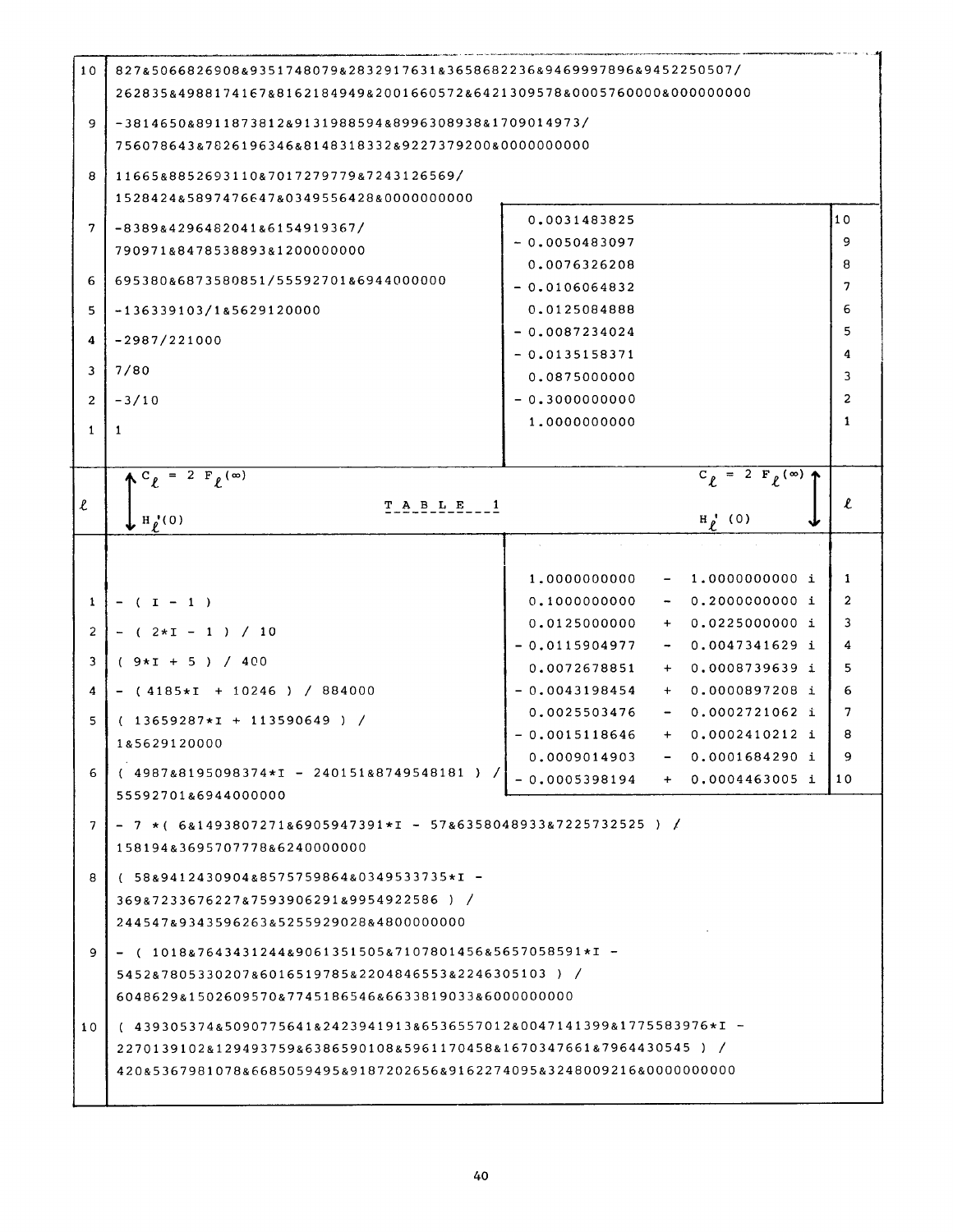#### 4.2. Storage requirements

Assume we want to execute L steps of the algorithm. For some  $\ell \leq L$  the maximal number np<sub>p</sub> of polynomials p, r or G required to build a  $z<sub>f</sub>(x)$ ,  $z<sub>f</sub>(x)$  or  $\overline{Q}_p(x)$ , respectively, is, as indicated by the eqs. (4.1) , (4.3) and (4.6):

(4.7) 
$$
np_{\ell} = -1 + \sum_{k=1}^{\ell} (k+1) = \frac{1}{2} \ell (\ell+3) - 1
$$

The maximal number of coefficients of these  $np_{\ell}$ complete dense polynomials is:

$$
(4.8) \begin{cases} n c_{\ell} = -\ell + \sum_{k=1}^{\ell} \sum_{m=1}^{k+1} (\ell - k + 1) = \\ = \frac{1}{6} \ell \{ \ell (\ell + 6) - 1 \}. \end{cases}
$$

The maximal number of polynomials u, also completely dense, requested for an  $F_{\rho}(x)$ , is mp<sub>p</sub> =  $np_{\ell}$  + 1; the corresponding number of coefficients is  $mc_p = nc_p + l$ .

So we require a total number of  $TP_{T_L}$  polynomials and  $TC_{\tau}$  coefficients, where

(4.9.a) 
$$
\begin{cases} \text{TP}_{\text{L}} = 2\text{NP}_{\text{L}} + \text{MP}_{\text{L}} + \text{GP}_{\text{L}} \\ \text{TC}_{\text{L}} = 2\text{NC}_{\text{L}} + \text{MC}_{\text{L}} + \text{GC}_{\text{L}} \end{cases}
$$
  
if  

$$
\text{NP}_{\text{L}} = \sum_{\ell=1}^{\text{L}} \text{np}_{\ell} = \frac{1}{6} \text{ L}(\text{L}(\text{L}+6) - 1) = \text{nc}_{\text{L}'}
$$
  

$$
\text{MP}_{\text{L}} = \text{NP}_{\text{L}} + \text{L}
$$
  

$$
\text{NC}_{\text{L}} = \frac{1}{24} \text{ L}(\text{L}+1) \left\{ \text{L}(\text{L}+9) + 2 \right\},
$$
  

$$
\text{MC}_{\text{L}} = \text{NC}_{\text{L}} + \frac{1}{2} \text{ L}(\text{L}+1).
$$

Notice that  $(4.9.a)$  states that  $NP_L$  polynomials p and r and MP<sub>L</sub> polynomials u are finally stored. In view of the structure of eq. (2.3) this is inevitable, at least for the p-polynomials.  $GP_L = np_L$ and GC<sub>L</sub> =  $nc_{\tau}$ , i.e. we only have to replace  $\ell$  by L in eqs. (4.7) and (4.8) respectively, since the G-polynomials are only temporarily needed. If the r- and u-polynomials are recomputed each

\*) Since  $P_{1,1,1} \equiv 0$  it follows (by induction on  $\ell$ ) that all  $P_{\ell-1}$   $\ell_1 = 0$ ,  $r_{\ell-1}$ ,  $\ell_2 = 0$  and  $G_{\ell-1}$ ,  $\ell_1 = 0$ . This is not necessarily true for  $u_{\ell-3}$  , of eq. (4,4). time they are required for the construction of a G-polynomials we save a lot of storage, as reflected by

(4.9.b) 
$$
TP_L = NP_L + GP_L
$$
,  $TC_L = NC_L + GC_L$ .

Table 2 shows some figures for different L-values.

| L  | NP   | $MP_$ | $GP_$ | $\mathbf{TP}^{\mathbf{a}}_{\mathbf{L}}$ | $\mathtt{TP}^\mathtt{b}_\mathtt{L}$ | $T C_L^a$ | $TC_2^b$ |
|----|------|-------|-------|-----------------------------------------|-------------------------------------|-----------|----------|
| 5  | 45   | 50    | 19    | 159                                     | 64                                  | 330       | 135      |
| 9  | 201  | 210   | 53    | 665                                     | 254                                 | 2091      | 816      |
| 10 | 265  | 275   | 64    | 869                                     | 329                                 | 2960      | 1145     |
| 15 | 785  | 800   | 134   | 2504                                    | 919                                 | 11765     | 4405     |
| 17 | 1105 | 1122  | 169   | 3501                                    | 1274                                | 18241     | 6766     |
| 18 | 1293 | 1311  | 188   | 4085                                    | 1481                                | 22326     | 8047     |
| 20 | 1730 | 1750  | 229   | 5439                                    | 1959                                | 32495     | 11915    |
| 25 | 3225 | 3250  | 349   | 10049                                   | 3574                                | 72775     | 26300    |

# Table 2

The equations  $(4.7)$ , ...,  $(4.10)$  describe upperbounds. The experiments showed that certain polynomials always vanish. we found

$$
(4.11)
$$
\n
$$
\ell = 1, \ldots, L, \text{ implying}
$$
\n
$$
L = 1, \ldots, L, \text{ implying}
$$
\n
$$
r_{\ell, \ell, \ell+1} \equiv 0, r_{\ell, \ell, \ell} \equiv 0,
$$
\n
$$
u_{\ell, \ell, \ell+1} \equiv 0, u_{\ell, \ell, \ell} \equiv 0.
$$

# 4.2.1. An ALTRAN-model

In ALTRAN [3,10] an algebraic variable has the form  $\mathfrak{p}$   $\mathfrak{p}^{-1}$   $\prod_{\phi}\mathfrak{e}^{\epsilon}$  , where  $\mathfrak{p}$ , w are relatively prime monomials  $\overrightarrow{J}$  ( $\overrightarrow{V}$  positive), the  $\phi$ <sub>j</sub> are distinct multinomials and the  $\varepsilon$ <sub>i</sub> are short nonzero integers. A Gaussian rational c can be represented as a pair (real(c), imag (c)). A rational  $r = num/den \in Q$ requires 2n words of storage if  $|num| \leq 10^{10n} - 1$ ,  $|den| \leq 10^{10n} - 1$  and  $1 \leq n \leq 10$ . Hence such a pair requires 4n words of storage. Alternatively, c can be represented as an algebraic in the indeterminate i =  $\sqrt{-1}$ , i.e. as  $\mu v^{-1}(\alpha + i\beta)$ . Again 4n words are required to store the integers  $\mu$ ,  $\nu$ ,  $\alpha$ ,  $\beta$  and 2 extra words for the exponents of i. It, however, might occur that  $\mu = 1$ ,  $\nu = 1$ ,  $\alpha = 0$  or  $\beta = 0$ . So, in general, a reasonable estimation is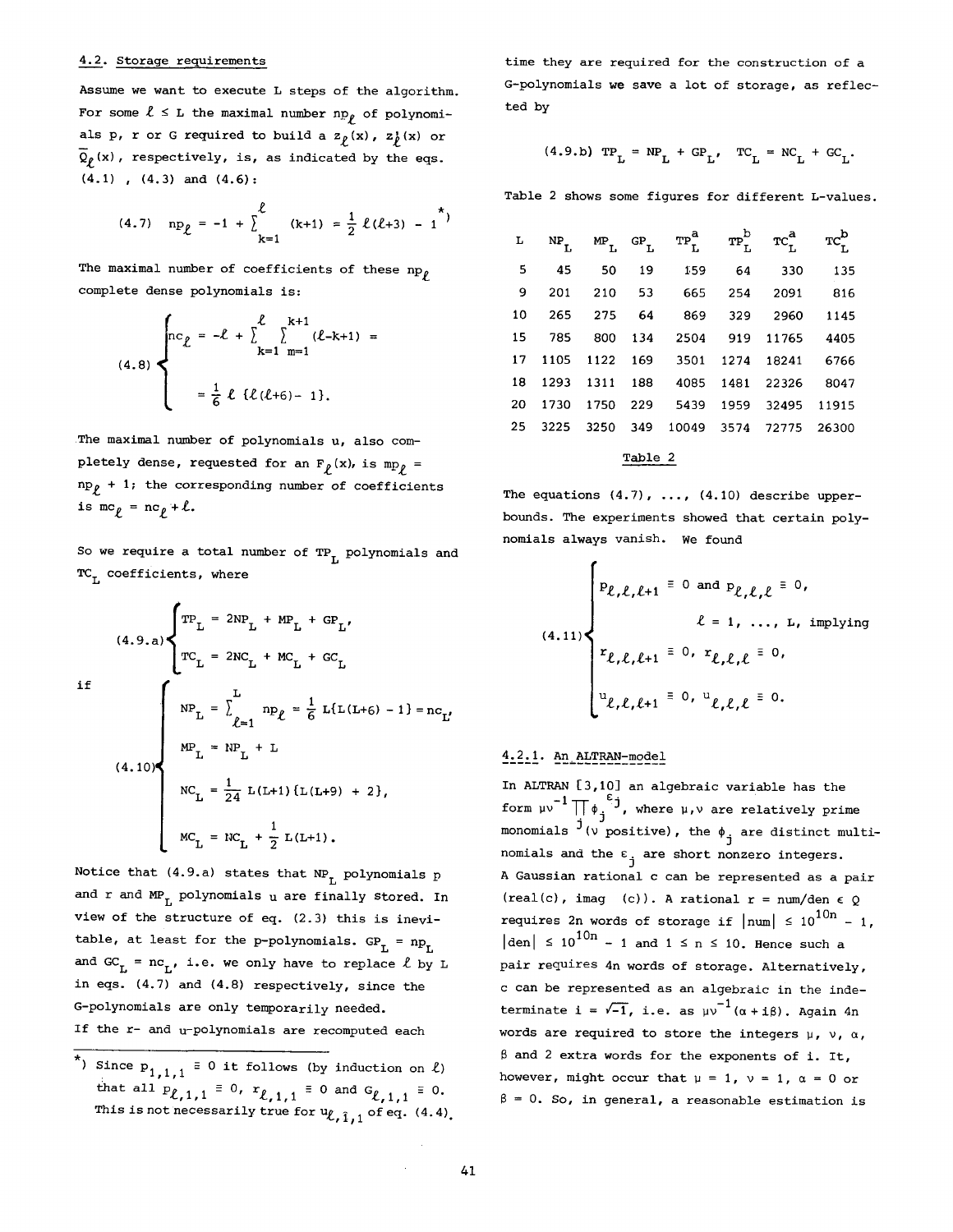$(3+\epsilon)n+2$  words if  $0 \leq \epsilon \leq 1$ .

A polynomial like  $p_{\ell,k,m}$  will have the form f-k  $\mu$ v  $\rightarrow$   $\alpha$  x<sup>j</sup> + i $\beta$  x<sup>j</sup>, which requires at most J=0 J J  $2{((\ell-k+1)n + (\ell-k+1))}$  words, since again  $\mu = 1$ ,  $v = 1$ ,  $\alpha_{i} = 0$  or  $\beta_{i} = 0$  might be possible.

Let us now consider the set of all polynomials and coeefficients for some L. Performing all operations on polynomials, as we did, implies that almost AI words are required, where

$$
A1 = 2\{ (TC_{T_1} + TP_{T_1})n + TC_{T_2} \}.
$$

Operating instead only with coefficients requires A21 words (when representing them as algebraics in i) or A22 words (when performing all operations on pairs of rationals), where

$$
A21 = \{ (3+\epsilon)n + 2 \} (TC_{L} - GC_{L}),
$$
  

$$
A22 = 4n (TC_{T} - GC_{T}).
$$

Notice that AI is an upperbound, A21 gives minimal requirements when  $\varepsilon = 0$  and A22 reflects a fixed amound of storage.

As stated before some of the polynomials vanish. This does not affect A22, as long as we have not a proof for this phenomenon. A22 can also be considered as a special case of A21 ( $\varepsilon = (n-2)/n$ ). So when choosing between A1 and A21 we in fact ask for which par  $(L,n)$  holds, assuming  $\varepsilon = 0$ , that AI < A21. Simplifying this inequality somewhat results in the same question for  $TC_{T_L} - 2TP_{T_L}$  >  $4GC_L = 4NP_L$  (i.e. n  $\geq 2$ , at least double precision integers).

Consultation of table 2 shows that for approach (a), no recomputations, the polynomial representation is best for  $L > 9$ . If we decide to recompute the r- and u-polynomials each time they are required, a polynomial representation preference is only justified if L > 17.

This question is of course related to the storage requirements. Let

$$
S_{n}(L) = \left[ \frac{\left[ 2n(TC_{L} + TP_{L}) + 2TC_{L} \right]}{1000} \right]
$$

be the number of  $K$  (= 1000) words for an integerlength of n words. Table 3 gives some figures for this At-model.

| L<br>n         | 10 | 15  | 20  | 25   |     |
|----------------|----|-----|-----|------|-----|
| $\overline{2}$ | 22 | 81  | 217 | 477  |     |
| 4              | 37 | 138 | 369 | 809  |     |
| 6              | 52 | 195 | 521 | 1140 | (a) |
| 8              | 68 | 252 | 672 | 1471 |     |
| 10             | 83 | 309 | 824 | 1803 |     |
|                |    |     |     |      |     |
| 2              | 9  | 32  | 80  | 173  |     |
| 4              | 15 | 52  | 135 | 292  |     |
| 6              | 20 | 73  | 191 | 412  | (b) |
| 8              | 26 | 94  | 246 | 499  |     |
| 10             | 32 | 116 | 301 | 611  |     |

Table 3: some 
$$
S_n(L)
$$
 -values

When running an ALTRAN-program the value n is fixed via a JCL-instruction. Once n is chosen all coefficients of algebraics have a fixed length of n words, when assigning the attribute LONG. This implies that the largest coefficient determines the storage requirements.

However  $n \leq 10$ . Hence, as soon as the coefficient growth exceeds n words (this means for a PDPI0, for instance, a coefficient length bound of 100 decimal digits) we are in trouble. And our experiments, reflected by the cg( $\ell$ ) of section 4.1, made clear that we were in trouble indeed. Recomputation of intermediate results or another representation, thus saving storage (and swopping time) does not help in combatting the incooperative behaviour of the coefficients. If one insists on using ALTRAN one can try to simulate the commonly used list structure for long integers by introducing some univariate polynomial representation, where the indeterminate is in fact some power of 10. But, just to mention one aspect, this will increase the storage requirements enormously . A consultation of table 3 and of  $cg(l)$  learns that such an approach is almost fruitless. Shortly after my first confrontation with this phenomenon I gave a talk, entitled "How discouraging is ALTRAN?" When Stan Brown read the abstract, in which was said that such a simulated list structure might be considered,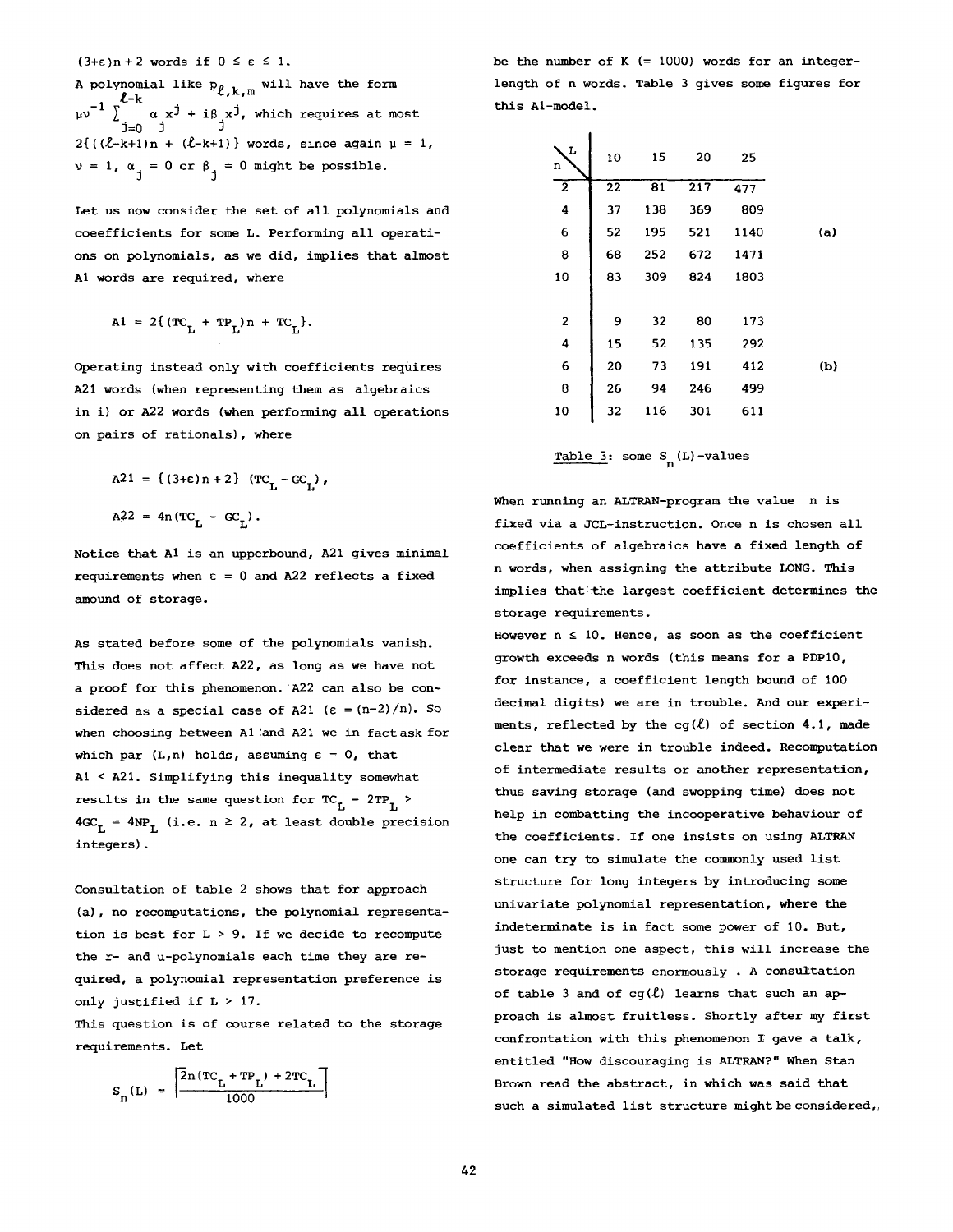he send me a kind warning. A citation: "... From our conversations I am aware of your efforts to produce rational approximations with exact rational number coefficients. When carried to high orders, such approximations inevitably lead to a combinatorial explosion of the coefficients, and in ALTRAN this causes coefficient overflow before the order can become very large. I don't blame you at all for being discouraged by this phenomenon, but I fear that your efforts to avoid it by representing integers as polynomials or truncated power-series will lead you into a quicksand of complexity and inefficiency ...". Of course, I neglected his advice and did some experiments in this direction, be it in a different, but, arithmetically spoken, similar context: resultants of polynomials [17]. I simply wanted to know how discomfortable basic facilities can be for this type of practical problems. Now I agree, but let me return to this question in section 6.

# 4.2.2. A REDUCE-model

A natural question is - before starting to try to improve the algorithm - if the difficulties are essentially system independent or not, i.e. is it possible to get a satisfactory solution using a system with arbitrary precision arithmetic, such as Reduce [11].

Hence let us make an estimation of the discomfort using the expected number of Gaussian rationals in combination with the expected growth of the coefficients and the provided information about **BIGNUM's.** 

The ALTRAN-experiments showed that the length of the integers, occuring in the  $H_p(0)$  and  $F_p(\infty)$ , is roughly given by  $l(l-3)$ . These constants were obtained via summation, cf eq.  $(4.5)$ . Let us therefore assume that during step  $\ell$  of the iterative process the average length of the integers, occurring in the coefficients is given by  $(\ell - 1) (\ell - 4)$ . So a measure for the increase of the Storage requirements, necessary for the p-polynomials generated during step  $\ell$ , can be m( $\ell$ ) = nc $\rho$ ( $\ell$ -1) ( $\ell$ -4), cf eq. (4.8). So, again, we accept a recomputation of the r- and u-polynomials, each time they are required during the construction of the G-polynomials. Although these polynomials are only temporarily required, they must be stored when executing step  $\ell$ . A measure for these G-requirements is  $GC_{\rho}(\ell-1) (\ell-4) = nc_{\rho}(\ell-1) (\ell-4) = m(\ell)$ . If we neglect the storage requirements for all  $\ell < \alpha$  a measure  $T_{\textrm{m}}^{\phantom{\dagger}}(\textrm{L})$  for the total requirements for  $l = \alpha, ..., L$  is thus given by:

$$
T_m(L) = m(L) + \sum_{\ell=\alpha}^{L} m(\ell) \ge m(L) + M(L) - M(\alpha+1),
$$

where

$$
M(L) = \int_{0}^{L} m(\ell) d\ell.
$$

Some straightforward computations show, assuming  $\alpha = 5$ , that

$$
\mathbf{T_m}(L) \geq C_m(L) = \frac{L^3}{360} \left\{ (10L+72)L - 345)L - 1040 \right\}.
$$

The quantity  $nc_{\rho}$  denotes the number of Gaussian rationals, introduced during step  $\ell$  to construct new p-polynomials. So the number of integers is at least  $3nc_{\rho}$ . The BIGNUM-representation requires 2 words to represent a group of 10 decimal digits. So, if T  $(n)$  denotes a measure for the number of storage words, accociated with  $T_m(L)$ , it is reasonable to assume

$$
T_n(L) = \frac{3}{5} T_m(L) \ge \frac{3}{5} C_m(L).
$$

Or using  $T_k(L)$  to denote an estimation for the storage requirements, by taking K (= 1000 words) as a unit, gives:

$$
T_k(L) \ge C_k(L) = \left[ \frac{3}{3} C_m(L) / 5000 \right].
$$

Table 4 shows some  $C_k(L)$ -values.

| L  | $C_{\mathbf{k}}^{\mathbf{L}}$ | L  | $C_{\mathbf{k}}(\mathbf{L})$ | L  | $c_{\mathbf{k}}^{(\mathbf{L})}$ |
|----|-------------------------------|----|------------------------------|----|---------------------------------|
| 7  | 2                             | 14 | 164                          | 20 | 1345                            |
| 8  | 6                             | 15 | 247                          | 21 | 1792                            |
| 9  | 11                            | 16 | 361                          | 22 | 2355                            |
| 10 | 22                            | 17 | 517                          | 23 | 3058                            |
| 11 | 39                            | 18 | 724                          | 24 | 3926                            |
| 12 | 65                            | 19 | 995                          | 25 | 4990                            |
| 13 | 105                           |    |                              |    |                                 |

Table 4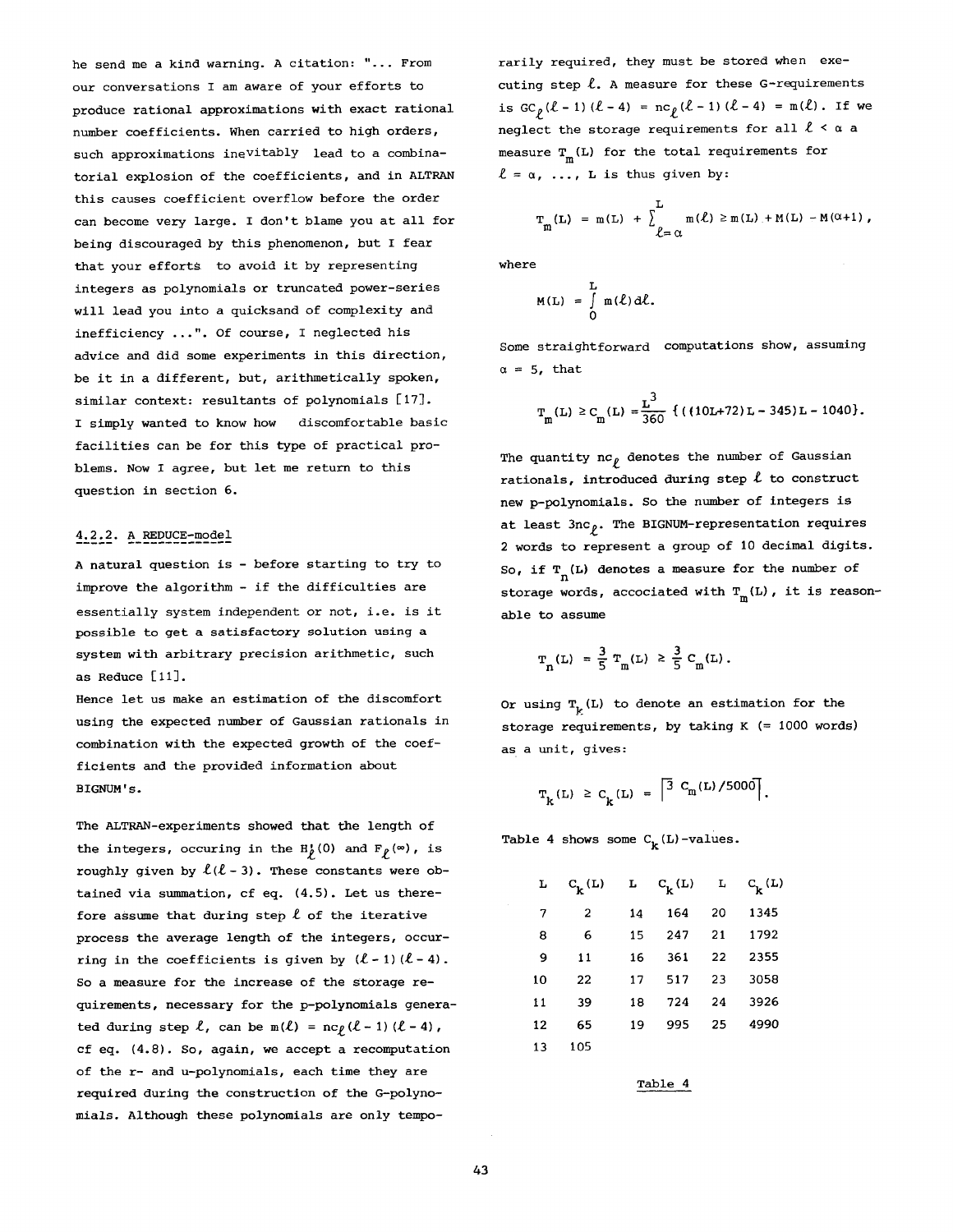How realistic are these figures?

Table 3 shows, when using alternative (b), that  $s<sub>6</sub>(10) = 20 < C<sub>k</sub>(10) < 26 = s<sub>8</sub>(10)$ . In view of our empirical results, see table i, the quantities  $s<sub>6</sub>(10)$  and  $s<sub>8</sub>(10)$  are quite realiable. ALTRAN's datastructures are based on format tables, thus avoiding the neccessity of using lots of pointers to represent long integers. A disadvantage is the waste of storage when the integer length is quickly increasing. But, apparently, this waste is nearly compensated by the avoidance of pointers, as required in Reduce. An objection can be that an unfair comparison is made between a coefficient-model (Reduce) and a polynomial-model (ALTRAN). But we simply assume that the extra storage, required to represent complete polynomials is compensated by the eventually not optimal presentation of the coefficients. Even if we relaxe the predicted growth of the integers, by taking as average length,  $\alpha$  ( $\ell$  - 1) ( $\ell$  - 4), where  $\alpha$  is a constant such that  $0.5 \le \alpha \le 1$ , resulting in  $\alpha C_k(L)$  instead of  $C_k(L)$ , this does not essentially affect the space complexity of the algorithm, being  $O(L^6)$ . So we must conclude that in terms of core requirements this improved algorithm is still an insuperable handicap.

## 5. A MUCH BETTER METHOD

An alternative might be to analyze the asymptotic behaviour of the solution at infinity. Dijkstra constructed asymptotic series which are uniformly convergent over the entire range  $[0,\infty]$ , so that a rigorous, simple existence proof can be given near rigid rotation [5].

An important aspect of this approach is the far less complicated structure of the solution, i.e. its predictable superior computational behaviour over the previously mentioned methods.

We give only an outline of this approach, just to provide enough information to give a convincing indication of the storage requirements.

So let us return to eq. (2.2):

$$
\quad\text{where}\quad
$$

$$
2F(x) = \int_{0}^{x} {H(t) + \overline{H}(t)} dt
$$

(5.1)  $H'' + 2FH' = H^2 + 1$ ,  $H(\infty) = I$ 

and 
$$
H(x) = F'(x) + iG(x).
$$

For  $x = 0$  the boundary conditions are  $H = i\sigma$ ,  $F = 0$ . The Rogers'and Lance linearization of section 4.1 was obtained by the substitution  $\sigma = 1 + \delta$ . Let us define  $F(\infty) = A$ , where A is some real constant. This suffices to agree that eq. (5.1) can be rewritten as

$$
(5.2) \quad H_1'' + 2AH_1' - 2iH_1 = 0
$$

if the original equation is linearized at infinity, i.e. if we take  $F = A + F_1$ ,  $H = i + H_1$  and if we neglect squares of the perturbations. Via the characteristic equation, associated with eq.  $(5.2)$ 

$$
(5.3) \quad \mu^2 + 2A\mu - 2i = 0
$$

we obtain a second order approximation

(5.4) 
$$
H(x) = i + C_1 e^{\mu x} + C_2 e^{\mu 2x}
$$

where

$$
(5.5) \quad \mu = P + i \quad \Omega = -A - (A^2 + 2i)^{1/2}, \quad \mu_2 = 2P,
$$

C, is a (free) complex constant and

$$
(5.6) \quad C_2 = -\mu C_1 \overline{C}_1 \left(\mu_2^2 + 2a\mu_2 - 2i\right)^{-1} / \overline{\mu}.
$$

Before we continue, we clarify the relation to the RL-approach. At rigid rotation  $(\delta = 0)$  the solution is  $H = i$ . Hence the constants A and  $C_1$  ought to vanish (and thus also  $C_2$ ). However if  $\delta \neq 0$  is small the solution differs from  $H = i$  by an amount of  $0(\delta)$ , implying that both A and  $C_1$  are  $0(\delta)$  and  $C_2$  is  $0(\delta^2)$ . Observe that, in terms of A and  $C_1$ , the boundary values at the disk are still free. Although eq. (5.4) reflects an asymptotic approximation valid voor  $x \rightarrow \infty$  it is possible to reach the disk if 6 is small and if higher order terms are neglected:

According to eq. (5.4) a first order approximation at the disk is  $H(0) = i + C_1 + O(C_2)$ . Since  $H(0) =$ i + i6 we find  $C_1 = i\delta + 0(C_2)$ . But  $C_2 = 0(C_1^2)$ . So we can take  $C_1 = i\delta + 0(\delta^2)$ .

Then a consultation of eq. (5.5) shows that  $\mu = P + iQ = -1 - i + 0(A) = -1 - i + 0(\delta)$ . Substitution of these results gives:

$$
(5.7) \quad H(x) = i + i\delta e^{-(1+i)x} + O(\delta^2).
$$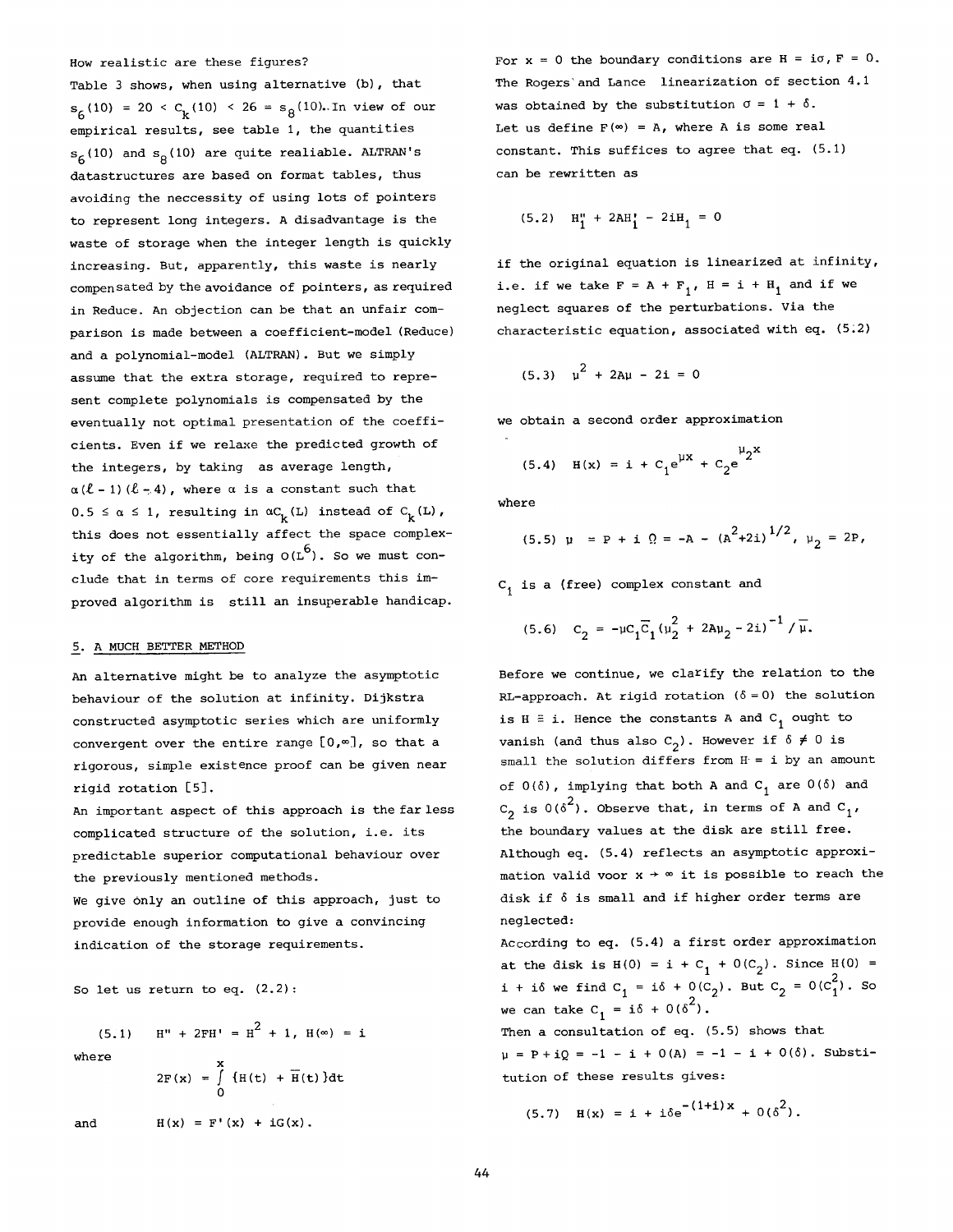But eq. (5.7) can be read as  $H(x) = i + \delta H_1$ , where  $H_1 = P_{1,1,2} \xi_{1,2}$  (according to definition 4.1 and theorem 4.1).

Continuation of this approach, now putting  $C_1 = i\delta$ ,  $\mu = -(1+i)$ ,  $\mu_2 = -2$ ,  $A = 0$  results in

$$
(5.8) \quad C_2 = \frac{1-2i}{10} \delta^2.
$$

Again taking  $H(0) = i(1+\delta) = i + C_1 + C_2$  now gives

$$
(5.9) \quad C_1 = i\delta - \frac{1-2i}{10} \delta^2
$$

with

$$
(5.10) A = \frac{1}{2} \delta + 0 (\delta^2)
$$

We find

$$
(5.11) \ \mu = -(1 + \frac{1}{2} \delta + i) + 0 (\delta^2)
$$

and

$$
(5.12) \mu_2 = -2 + 0(\delta)
$$

So

$$
H(x) = i + (i\delta - \frac{1-2i}{10})e^{-(1 + \frac{1}{2}\delta + i)x} +
$$
  
(5.13)  

$$
\frac{1-2i}{10} \delta^{2}e^{-2x} - \frac{1}{2}\delta x
$$
  
Replacing in eq. (5.13) e  

$$
\frac{1}{2}\delta x
$$
 by its Taylor-

series results in

$$
H(x) = i + i\delta e^{-(1+i)x} + \frac{\delta^{2}}{10} \left\{ (1-2i) e^{-2x} + (5.14) \right\}
$$
  

$$
(2i-1-5x) e^{-(1+i)x} + O(\delta^{3}).
$$

Rewriting eq. (5.14) as  $H(x) = i + \delta H_1 + \delta^2 H_2$ allows to formulate eq. (5.14) in terms of definition 4.1 and theorem 4.1 as

$$
H(x) = i + \delta(p_{1,1,2}\xi_{1,2}) +
$$
  

$$
\delta^{2}(p_{2,1,2}\xi_{1,2} + p_{2,2,1}\xi_{2,1}) + O(\delta^{3})
$$

which is again the RL-formulation, cf eq. (4.2) of section 4.1.

Remark: Obviously eq. (5.13) is simpler than eq. (5.14). The essential difference is apparantly caused by the Taylor expansions of certain exponential functions. The RL-formulation forces to

refine iteratively complete Taylor expansions, the Dijkstra-approach demands only for the repeated refinement of constants (C's) and arguments of exponentials  $(\mu's)$ . These quantities (C and  $\mu$ ) are independent of the variable x, implying that required differentiations of H(x) or integrations of  $H(x)$  and  $\overline{H}(x)$  are straightforward.

How to continue this process, i.e. how to give a general description, allowing to define an algorithm? Let

$$
(5.15) H = i + \sum_{\alpha} C_{\alpha} e^{\mu_{\alpha} x}
$$

where  $\alpha$  is some (double) summation index. Then

$$
(5.16) \ 2F(x) = 2A + \sum_{\alpha} \left\{ \frac{C_{\alpha}}{\mu_{\alpha}} e^{i\alpha} + \frac{\overline{C}_{\alpha}}{\overline{\mu}_{\alpha}} e^{i\overline{\mu}_{\alpha}x} \right\}.
$$

And thus, using eq. (5.1):

$$
(5.17)\ \ \Sigma_{\alpha} (\mu_{\alpha}^{2} + 2a\mu_{\alpha} - 2i)c_{\alpha}e^{\mu_{\alpha}x} =
$$

$$
\Sigma_{\beta}\Sigma_{\gamma} (1 - \frac{\mu_{\beta}}{\mu_{\gamma}})c_{\beta}c_{\gamma}e^{\mu_{\beta} + \mu_{\gamma}x} -
$$

$$
\Sigma_{\beta}\Sigma_{\gamma} c_{\beta}\overline{c}_{\gamma}(\frac{\mu_{\beta}}{\frac{\mu_{\gamma}}{\mu_{\gamma}}})e^{(\mu_{\beta} + \mu_{\gamma})x}.
$$

If eq. (5.17) is satisfied then eq. (5.15) is a (formal) solution, satisfying the boundary conditions at infinity if Re( $\mu_{\alpha}$ ) < 0.

Let us neglect the righthand side of eq. (5.17) to obtain the first value of  $\mu_{\alpha}$  (it is convenient to denote  $\alpha$  by  $(1.0)$ ). Hence:

$$
(5.18) \{ \mu^2(1,0) + 2A\mu(1,0) - 2i\}c(1,0) = 0.
$$

If we use  $eqs.$   $(5.3)$  and  $(5.5)$ , i,e. if we take  $\mu(1,0) = \mu = P + iQ$ , then  $C(1,0)$  is apparently a free constant, previously denoted by  $C_1$ .

Now we consider the second order terms by putting  $\beta = \gamma = (1,0)$ , resulting in two possible exponents  $\mu(1,0) + \mu(1,0)$  and  $\mu(1,0) + \overline{\mu}(1,0) = 2P$ . The first combination delivers a vanishing coefficient  ${1 - \mu(1,0) / \mu(1,0)}$ . If we denote the latter by  $\mu(2,1) = 2P$  we find:

$$
(5.19) C(2,1) = -C(1,0)\overline{C(1,0)} \frac{\mu}{\overline{\mu}} \{\mu^2(2,1) + 2\mu(2,1) - 2i\}^{-1}.
$$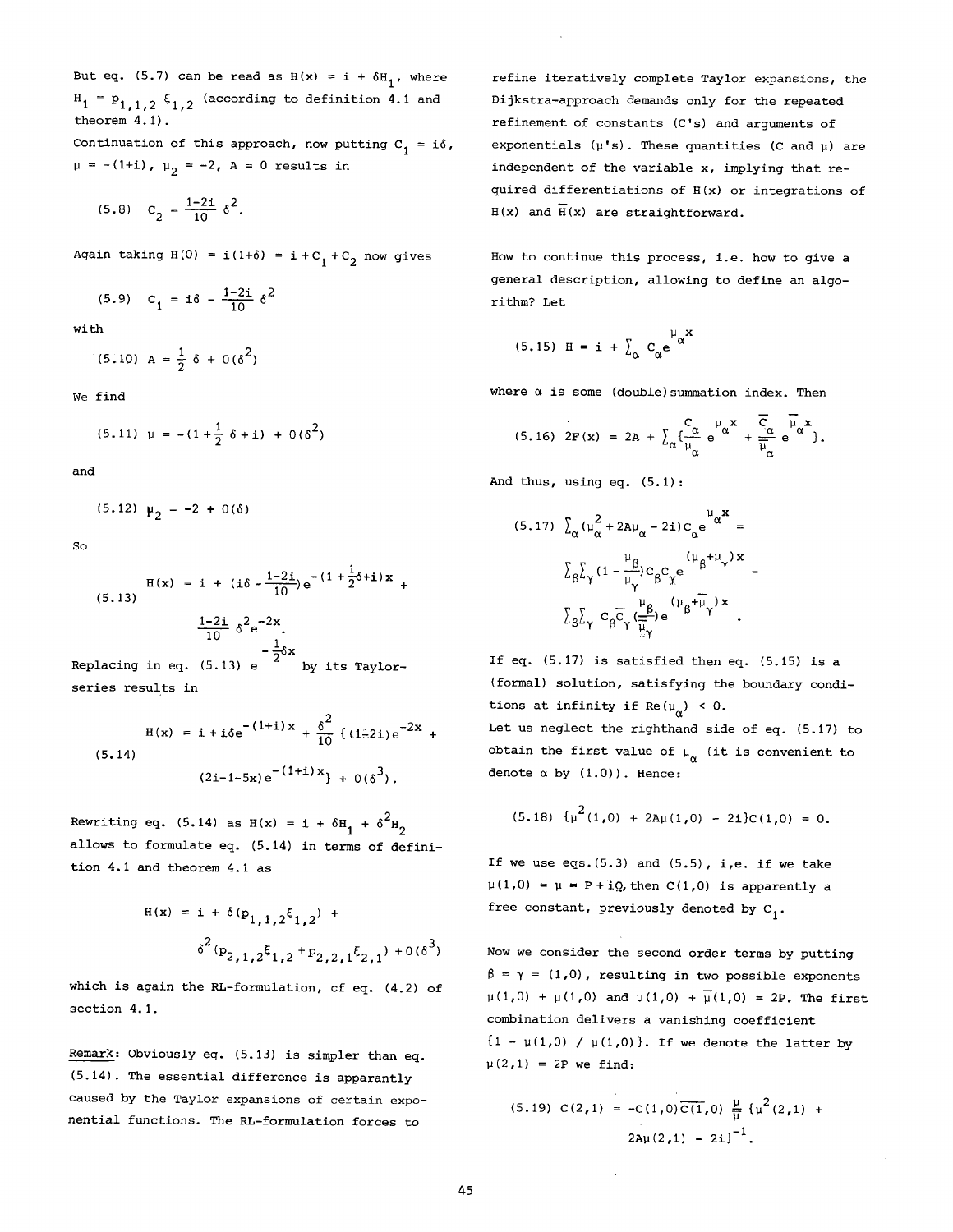Eq.  $(5.19)$  is again in agreement with eq.  $(5.6)$  if we replace  $C(2,1)$ ,  $C(1,0)$  and  $\mu(2,1)$  by  $C_2$ ,  $C_1$ and  $\mu_2$  respectively. The third order terms allow the combinations

and a strong state of

 $\mu(3,1) = \mu(2,1) + \mu(1,0) = 3P + iQ$  and  $\mu(3,2) = \mu(2,1) + \mu(1,0) = 3P - \pi Q$ . Dijkstra showed that in general holds:

> $(5.20)$   $\mu(n,m) = np + (n-2m)iQ$ , where  $n = 1, 2, \ldots$  and if  $n = 1$  then  $m = 0$  else  $m = 1, ..., n-1$ .

Remark: Eq (5.20) indicates a refinement of definition 4.1 and theorem 4.1 and confirms our empirical results, as given by eq (4.11). Observe the striking similarity between the  $\xi_{k,m}$  of definition 4.1. and the  $e^{\mu(k,m)x}$  of eqs. (5.15) and (5.20) where  $Re(\mu(k,m)) < 0$  must hold.

Now knowing the  $\mu_{\alpha'}$ , at least in principle since the  $P$  and  $Q$  depend on  $A$ , eq. (5.17) indicates how to obtain the  $C_{\alpha}$ :

According to eq.  $(5.18)$  C $(1,0)$  is still a free constant. Setting  $\alpha = (n,m)$ ,  $n > 1$  and  $1 \le m \le n-1$ , and consulting eq. (5.17) learns that

$$
(\mu_{\alpha}^{2} + 2a\mu_{\alpha} - 2i)c_{\alpha} = \sum_{\beta} \sum_{\gamma} (1 - \frac{\mu_{\beta}}{\mu_{\gamma}}) c_{\beta} c_{\gamma} -
$$

$$
E_{\beta}\Sigma_{\gamma}\frac{\mu_{\beta}}{\overline{\mu}_{\gamma}}c_{\beta}\bar{c}
$$

with  $\beta = (n_1, m_1)$  and  $\gamma = (n_2, m_2)$  such that  $\mu_{\alpha} = \mu_{\beta} + \mu_{\gamma}$  and  $\mu_{\alpha} = \mu_{\beta} + \bar{\mu}_{\gamma}$  allows to compute C(n,m) from the previously computed C's.

Finally we remark that the value of the free constants A and  $C(1,0)$  depends on the boundary conditions at the disk  $(x = 0)$ , where ought to hold  $H(0) = i(1+\delta)$  and  $F(0) = 0$ . Hence

$$
(5.21) \sum_{\alpha} C_{\alpha} = i \delta \text{ and } \sum_{\alpha} \text{Re}(C_{\alpha}/\bar{u}_{\alpha}) = -A
$$

Summarizing, we have to solve the following infinite implicit system of non-linear equations:

$$
(5.22)
$$
\n
$$
\begin{cases}\n\mu = P + iQ = -A - (A^{2} + 2i)^{\frac{1}{2}} = \mu(1,0) \\
\mu_{\alpha} = nP + (n-2m)iQ, \ \alpha = (n,m) \\
n = 1,2,3,...; \ m = \min(1,n-1),...,n-1 \\
(\mu_{\alpha}^{2} + 2A\mu_{\alpha} - 2i)C_{\alpha} = \sum_{\beta} \sum_{\gamma} \frac{\mu_{\beta}}{1 - \mu_{\gamma}} C_{\beta} C_{\gamma} - \sum_{\beta} \sum_{\gamma} \frac{\mu_{\beta}}{1 - \mu_{\gamma}} C_{\beta} C_{\gamma} \\
\sum_{\alpha} C_{\alpha} = i\delta ; \ \sum_{\alpha} \text{Re}(C_{\alpha}/\mu_{\alpha}) = -A\n\end{cases}
$$

Assuming this is possible it is quite obvious how to obtain  $H'(0)$  and  $F(\infty)$ . But is it possible? For general values of 6 this can be difficult. In addition it must be recalled that eq. (5.15) reflects an expansion of the solution for large values of x, i.e. we cannot expect it to hold at the disk for general values of 6. So implementing the boundary conditions (5.21) is questionable for general  $\delta$ . But near rigid rotation ( $|\delta| << 1$ ), our main interest, these arguments do not hold, since a rational truncation method can be developed for system  $(5.22)$ , provided  $\delta$  is small. The truncation is based on the C-behaviour. Since  $C(n,m) = O(C_1^{n})$  and if  $C_1 = O(\delta)$  then  $C(n,m)=O(\delta^n)$ we have not to take into account the  $C(n,m)$  with n > N if we want to compute the relevant quantities up to order  $\delta^N$  (and as we actually did before).

To iliustrate this we produce the third order approximation, using eq.(5.22). We start improving A (given as A =  $\frac{1}{2}$   $\delta$  + 0( $\delta$ <sup>2</sup>) by eq. (5.10)) using

$$
A = -\sum_{\alpha} \text{Re}(C_{\alpha}/\mu_{\alpha}) = -\text{Re}\{\frac{C(1,0)}{\mu(1,0)} + \frac{C(2,1)}{\mu(2,1)}\} + O(\delta^{3})
$$

From eqs. (5.8), (5.9), (5.11) and (5.12) we derive

$$
A = \frac{1}{2}\delta - \frac{3}{20}\delta^2 + 0(\delta^3).
$$

Once having this new value of A we can refine the  $\mu_{\alpha}$ 's,  $\alpha := (\n_0, m)$ ,  $n \leq 3$ , using system (5.22) and resulting in:

$$
\mu(1,0) = -1 - i - \frac{1}{2}\delta + \frac{7+5i}{80}\delta^{2} + 0(\delta^{3})
$$
  
\n
$$
\mu(2,1) = -2 - \delta + 0(\delta^{2})
$$
  
\n
$$
\mu(3,1) = -3 - i + 0(\delta), \mu(3,2) = -3 + i + 0(\delta)
$$

Then, again using  $(5.22)$  we compute  $C(2,1)$ ,  $C(3,1)$ and  $C(3,2)$  followed by an application of  $\sum_{\alpha} C_{\alpha}$  = i oto obtain a refined value for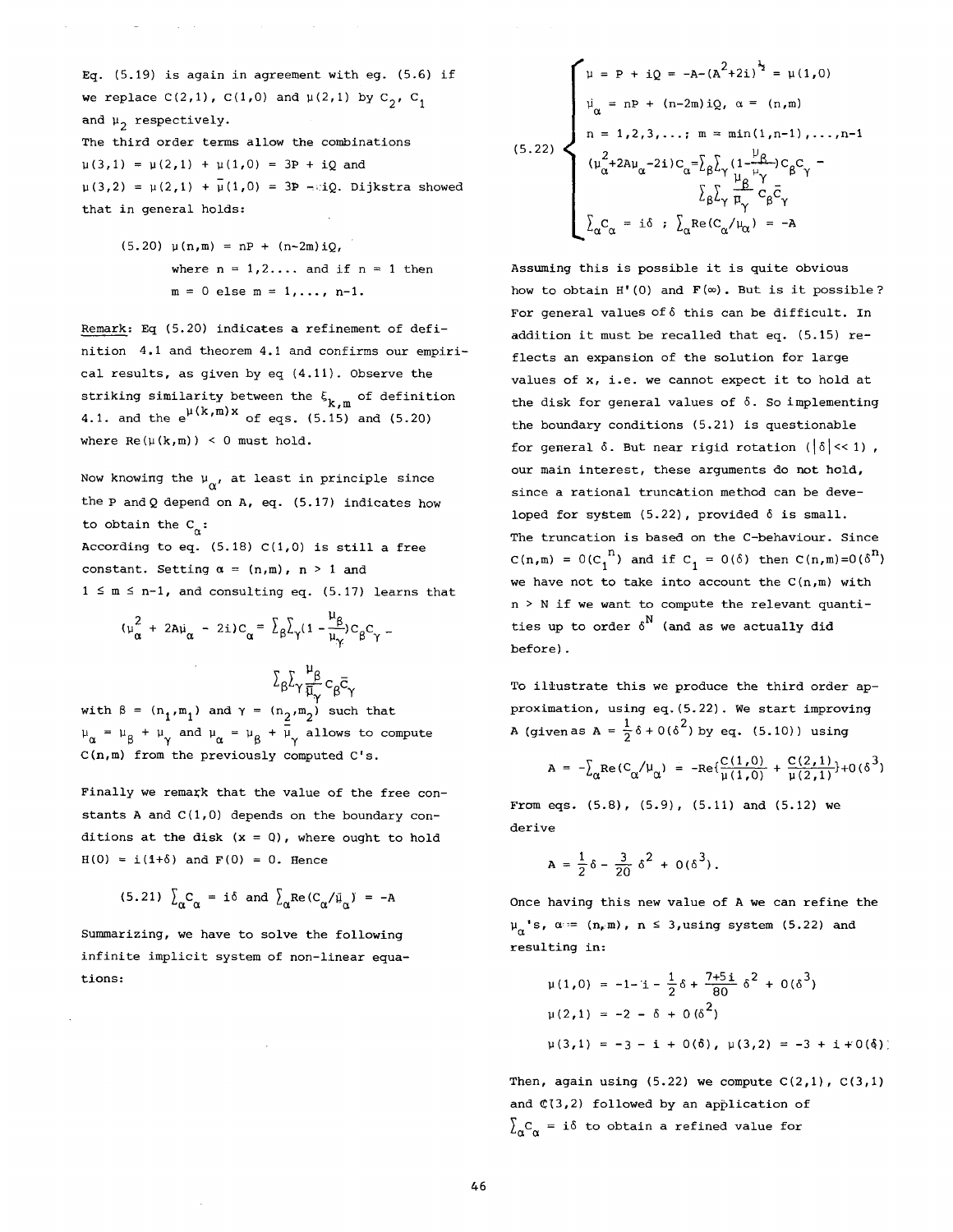$$
C(1,0) = i\delta - {C(2,1) + C(3,1) + C(3,2)} + O(\delta^4).
$$

Finally we get improved values for

 $H'(0) = \sum_{\alpha} C_{\alpha} \mu_{\alpha} + O(\delta^4)$ ,  $F(\infty) = A = -\sum_{\alpha} Re(C_{\alpha}/\mu_{\alpha})$ with  $\alpha = (n,m)$ ,  $n \leq 3$ .

These values, in accordance with the results of Rogers and Lance (see table I), are

H'(0) = (1-i) 
$$
\delta + \frac{1-2i}{10} \delta^2 + \frac{5+9i}{400} \delta^3 + O(\delta^4)
$$
  
F(\infty) = A =  $\frac{1}{2} \delta - \frac{3}{20} \delta^2 + \frac{7}{160} \delta^3 + O(\delta^4)$ 

Without going into details, an analysis, similar to that of section 4.2., will show that the space compexity is now  $0(L^4)$ . This implies that approximately 285 ( $\approx$  5000<sup>2/3</sup>) k is required when using Reduce to produce the first 25 doefficients. However, Gagert had just finished a SIMULA-pack-\*) age for multiple precision floating point arithmetic, using the class-concept of this language. It is similar to packages made by Brent [2] or Sasaki [14]. The exact information obtained via ALTRAN provided enough information to get insight in "the floating point-behaviour" of the algorithm.

This time we obtained up to 18 terms. However, due to intensive swopping activities, a lot of CPUtime was used. Later on Gragert wrote another package, also in SIMULA \*<sup>)</sup>, to operate on trunca<sup>.</sup> ted power series with Gaussian floating point coefficients. This package finally delivered in only 15 minuted CPu-time the first 30 constants  $H_p(0)$ ,  $F_p(\infty)$  in at least 10 reliable decimal digits [6].

# 6. CONCLUSIONS

Some of Jenks' statements in the section SIGSAM and SIAM of his PUSH 80 mainly motivated me to write this contribution. A citation "....MACSYMA, however, provides an interesting solution to this interface problem. It translates FORTRAN code, much of the large numerical analysis library IMSL, in fact, into MACLISP (yes, the resulting code is efficient). And since LISP has a resident compiler, dynamically created symbolic expressions can be

subsequently swept through the compiler. There ends the problem...". I disagree, since the character of numerical problems is too diverse to justify such a uniform approach. Although an attempt to classify these problems and possible associated strategies is dangerous too and certainly violates reality, it might be worthwhile trying to give some indications. There is no doubt that a routinely use of computer algebra in analyzing numerical problems and in preparing FORTRAN code is often quite profitable. But in a sense we are prisoners of the existing facilities. Either we are doomed to operate with exact number systems or we are condamned to live in a floating point vegetation. Exact approaches do not always cause problems, since constants not necessarily have to explode during the computations. And when it happens during some intermediate stages of the computation we often know that the constants occuring in the final results are bounded, thus adlowing to improve the algorithms to govern these unwanted problems. But there is a category of problems which is essentially different. Explosion of constants or alternatively (rigorous)error propagation belong to it. For instance: Perturbation problems in combination with boundary conditions.

Another citation from Brown's earlier mentioned letter: "....The datastructure (of ALTRAN) was inherited from Alpak, which was coded in assembly language, and was chosen for reasons of efficiency- using an array of fixed length integers for the coefficient blocks allows all the operations to run at lightning speed, provided that the maximum coefficient is not very large. For the case where some coefficients are small and others are quite large, I always intended to have an alternative representation using a separate block for each coefficient., and a block of pointers to them, but we never felt a compelling need to implement this concept.....".

He is right, I think. The bounded length of integers in ALTRAN can be considered as one of the charmes of the system. When dealing with problems with an inherent integer explosion ALTRAN behaves like a microscope: one is quickly running into trouble, thus stressing the malbehaviour of the algorithm.

 $_{*}$ ) written documentation is not yet available.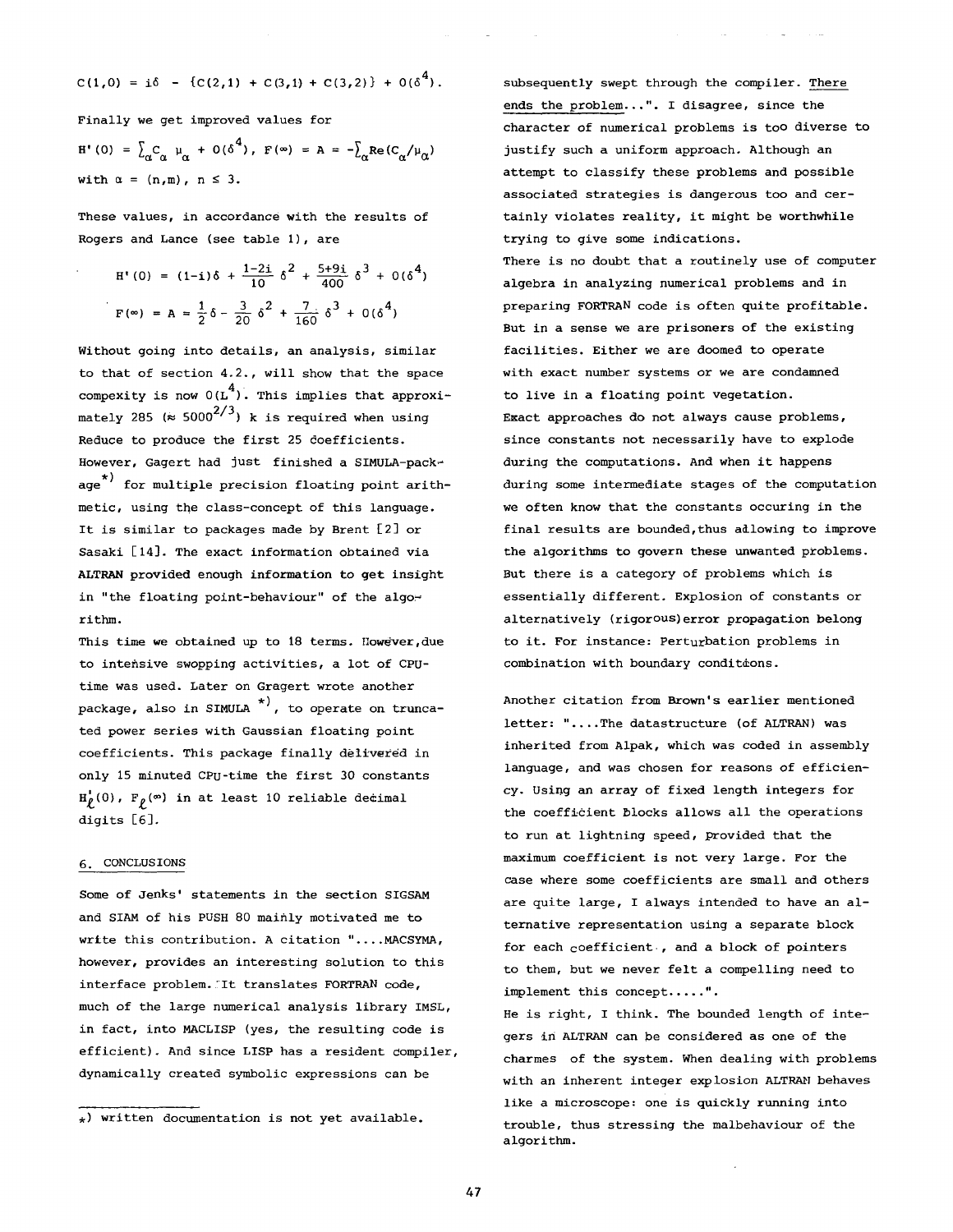If John Fitch guesses fluid mechanics to be the next field to take to computer algebra  $[9]$ , he apparently neglects the lack of "user-friendliness of algebra systems" for this user-category. Intuition, or perhaps the wish to force reality, plays an important role in the interpretation of numerical results in fluid mechanics. However, I hope I have been illustrating that intentions to do it more objective can be time consuming and sometimes even discouraging. Is the price too high, if one classifies such attempts as software development costs ? Although Dijkstra's final approach is elegant, one can wonder if such a timeconsuming effort had been necessary if algebra systems were offering facilities to carry out reliable instead of exact arithmetic. A consultation of table 2 shows, that, when programming alternative (b), 0nly 265 K of words would have been necessary to produce the first  $25$  coefficients if an average of 10 words had been sufficient to represent the Gaussian rationals in a reliable way. I have not yet a clear cut solution, but indications in literature exist that research in this direction is certainly profitable. To conclude with, an illustrative example of this might be the progress made in the calculation of zeros of unvariate polynomials.

Verbaeten [18], for instance, when analyzing the SAC-i subsystem for computing the real zeros of univariate polynomials with integer coefficients, discovered that over 90% of the total time was spent in interval refinement. Part of his improvements were based on approximation of rational numbers to govern the growth of numberlengths. Collins too, did similar and other experiments. **[4].** 

# REFERENCES

- [1] R.J. Bodonyi, On rotationally symmetric flow above an infinite rotating disk, Journal Fluid Mechanics 67, (1975), p. 657.
- [2] R.P. Brent, A FORTRAN multiple-precision arithmetic package, ACM TOMS 4 (1978), p. 57.
- [3] W.S. Brown, ALTRAN user's manual, Bell Laboratories, Murray Hill (1977).
- [4] G.E. Collins, Infallible Calculations of polynomial zeros to specified precision, Mathe-

matical Software III (J.R. Rice, editor), Academic Press, (1977), p. 35.

- [5] D. Dijkstra, Some Contributions to the solution of the rotating disk problem, Memorandum No. 205, Department of Applied Mathematics, Twente University of Technology (1978).
- [6] D. Dijkstra and P.K.B. Gragert, Production and application of Taylor series for the rotating disk problem, in preparation.
- [7] D. Dijkstra and P.J. Zandbergen, Some further investigations on non-unique solutions of the Navier-Stokes equations for the Karman swirling flow, Archives Mechanics 3 0 (1978),p.411.
- [8] D.J. Evans, The rotationally symmetric flow of a viscous fluid in the presence of an infinite rotating disk with uniform suction, Q.J.M.A.M. 22 (1969), p. 467.
- [9] J. Fitch, The application of symbolic algebra to physics - a case of creeping flow, Symbolic and Algebraic Computation (E.W. Ng, editor), Springer LNCS series No. 72 (1979), p. 30.
- [10] A.D. Hall, The ALTRAN system for rational function manipulation, - A survey, Comm. ACM 14 (1971), p. 517.
- [11] A.C. Hearn, Reduce 2 user's manual, 2nd edition, University of Utah, Report No. UCP-19 (1973).
- [12] D. Jenks, PUSH 80, ACM SIGSAM Bulletin Vol.13 No. 4 (1979), p. 3.
- [13] M.H. Rogers and G.N. Lance, The rotationally symmetric flow of a viscous fluid in the presence of an infinite rotating disk, Journal Fluid Mechanics 7 (1960), p. 617.
- [14] T. Sasaki, An arbitrary precision real arithmetic package in Reduce, Symbolic and Algebraic computation (E.W. Ng , editor),Springer LNCS series No. 72 (1979), p. 358.
- [15] H. Schlichting, Boundary Layer Theory, McGraw Hill (1968).
- [16] J.A. van Hulzen, Production of exact Taylor coefficients for the rotating disk problem using an algebra aystem, Memorandum No. 183, Department of Applied Mathematics, Twente University of Technology (1977).